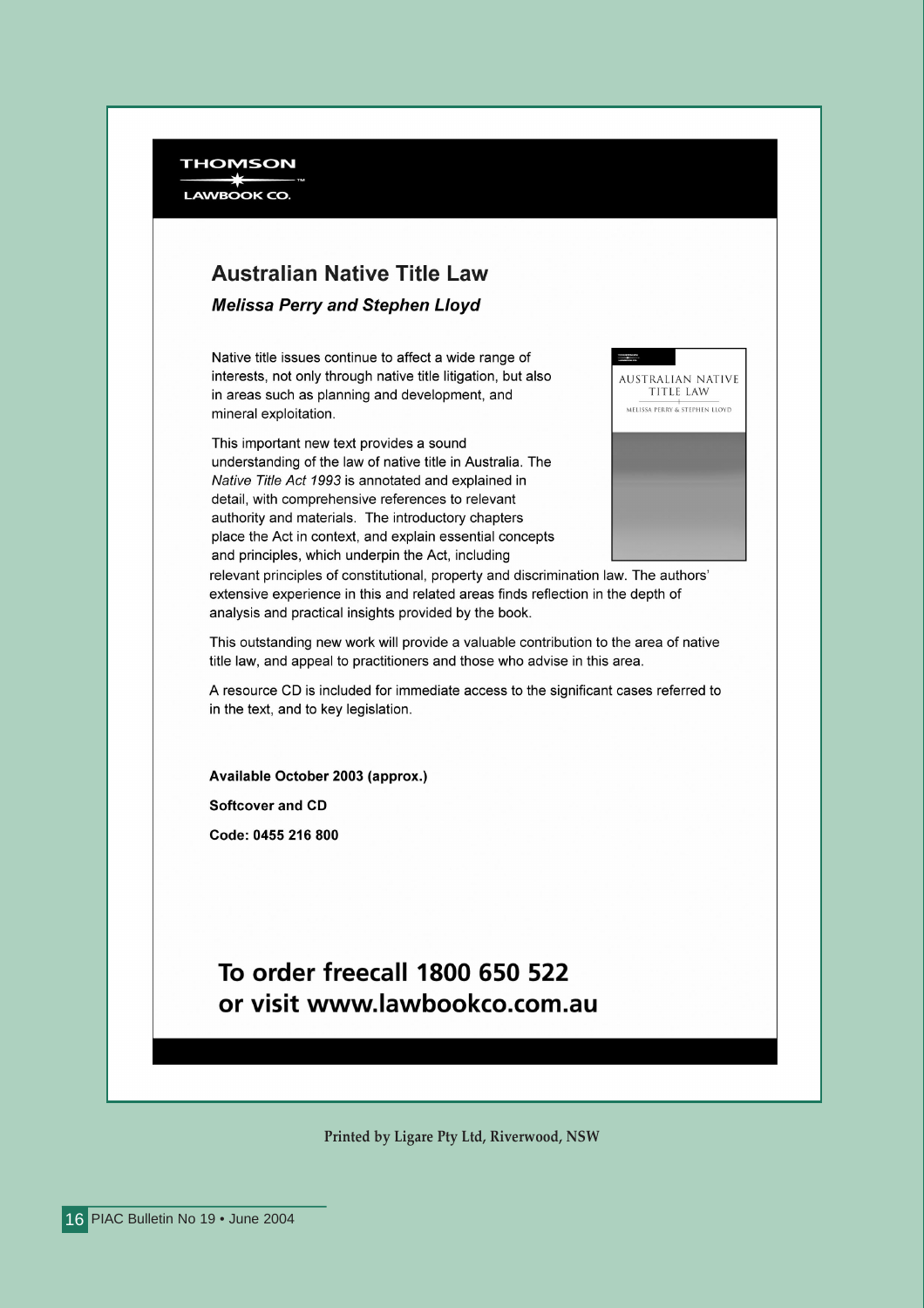# PIACBulletin

No 19 • June 2004

P UBLIC **INTEREST** A DVOCACY **CENTRE** 

ACN 002 773 524 ABN 77 002 773 524 ISSN 1039-9070

#### **CONTENTS**

| US Free Trade Agreement bedevils      |  |
|---------------------------------------|--|
| public interest law and policy 1,2    |  |
|                                       |  |
| Stolen Aboriginal wages 3             |  |
| Homeless Persons Legal Service 4      |  |
| Federal government seeks to exclude   |  |
| drug addiction from the protection of |  |
|                                       |  |
|                                       |  |
| PIAC advocates for unfettered         |  |
|                                       |  |
| PILCH News and Views8,9               |  |
| The Women's Report Card 10            |  |
|                                       |  |
|                                       |  |
|                                       |  |
|                                       |  |
|                                       |  |
|                                       |  |

Edited by Sarah Mitchell and Andrea Durbach

PUBLIC INTEREST ADVOCACY CENTRE LTD Level 1, 46-48 York Street Sydney NSW 2000 Ph: 612 9299 7833 Fx: 612 9299 7855 piac@piac.asn.au www.piac.asn.au

Copyright PIAC June 2004

Designed and produced by:



# US Free Trade Agreement bedevils public interest law and policy

Journal of the Public Interest Advocacy Centre

### Dr Patricia Ranald, Principal Policy Officer

The 1000 page text of the Australia US Free Trade Agreement (USFTA) released in March has been surrounded by controversy. The government claims there are economic benefits for Australia, but economic studies predict either marginal benefits or slight losses. Economists ranging from the Sydney Morning Herald's Ross Gittins to The Australian's Allan Wood have been sceptical, given the exclusion of sugar and limited access to other US agricultural markets.

The concerns of PIAC and other community organisations in the Australian Fair Trade and Investment Network (AFTINET) are about the restraints the USFTA places on important public interest regulation. US negotiators openly identified as barriers to trade Australia's price controls on medicines through the Pharmaceutical Benefits Scheme, quarantine law, labelling of genetically engineered food and Australian content rules in film and television. The Australian government claims that no important concessions have been made in these areas.

But the devil is in the detail. Our analysis of the text shows that the agreement does indeed set up a series of processes that undermine the ability of governments to regulate in the public interest in key areas. Once social policy processes are in a trade agreement they are subject to a trade tribunal disputes process based on trade law, not on public interest criteria. The decisions are made by three trade law specialists, and can be enforced by trade or financial penalties. A similar disputes process in

the World Trade Organisation found recently that US laws restricting access to internet gambling to prevent social harm are a barrier to trade. Trade law does not recognise social harm. PIAC has argued consistently that social policies should not be subjugated to trade law in this way and that they should be totally excluded from trade agreements.

The USFTA pressures Australia to adopt US models of regulation, rather than vice versa. The clearest example is the commitment to adopt US copyright laws, which means that royalties must be paid for an extra 20 years. As Australia is a net importer of copyrighted works, this will be costly for libraries and educational bodies.

In other areas, we have not immediately adopted the US standard. But the agreement enables US drug companies to seek reviews of decisions of the Pharmaceutical Benefits Advisory Committee, which will mean pressure for higher prices. The agreement also sets up Joint US-Australian committees to review future Australian policies on medicines, on quarantine and on technical standards like food labelling, including labelling of GE foods. This will mean continual US pressure to adopt their standards, backed up by use of complaints to the trade tribunal.

The USFTA also has a "negative list" structure for services and investment. The implication of such a list is that all regulation of services and investment is subject to the agreement unless it is specifically excluded.



www.lawbookco.com.au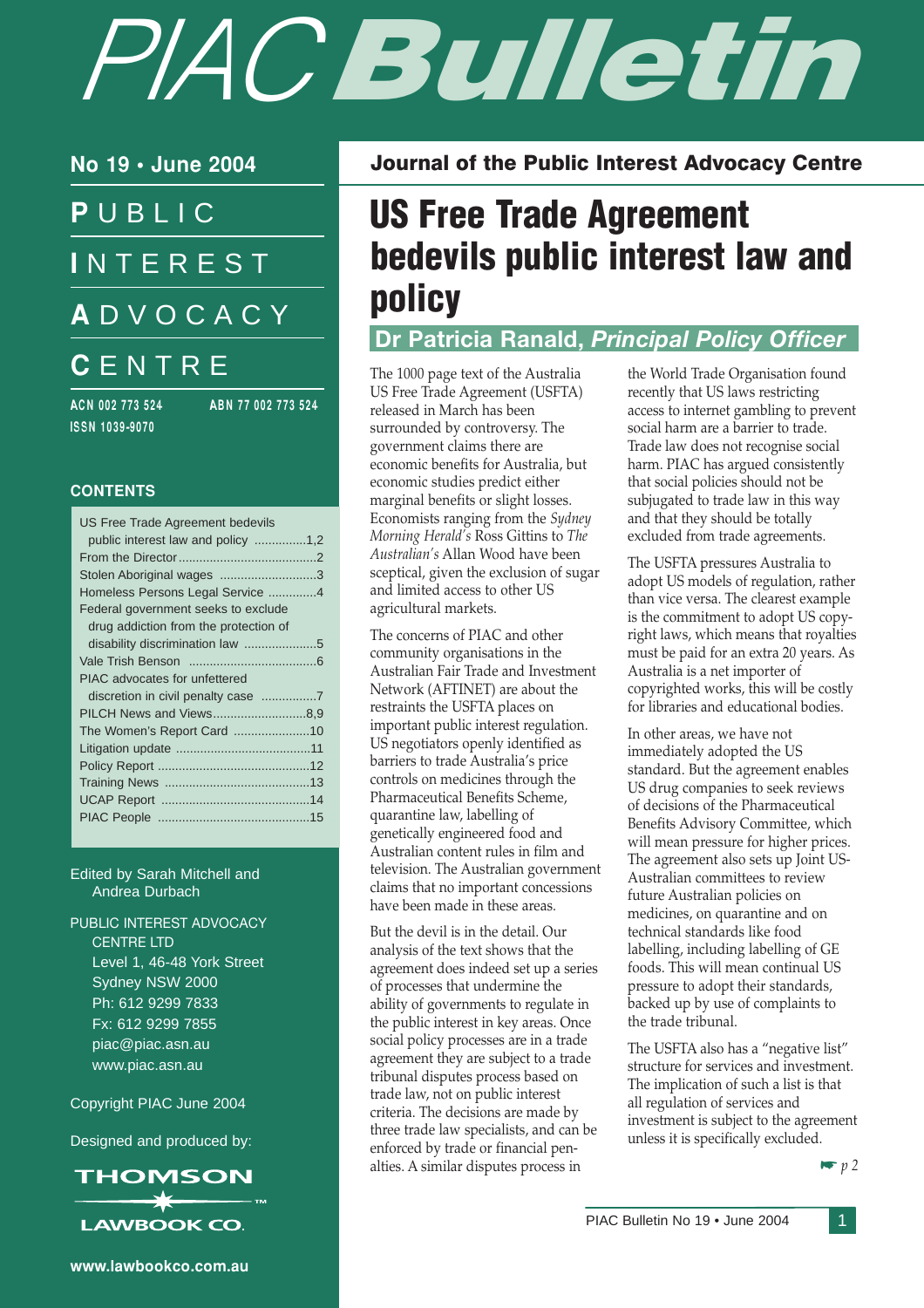# From the Director

Just over ten years ago, the South African Independent Electoral Commission (IEC) asked me if I would accept a short-term appointment as Director, Monitoring of the South African elections for Australia. I had left South Africa for Australia almost 5 years earlier and had been at PIAC for three. What the appointment entailed was working with the Australian and New Zealand Electoral Commissions to ensure that South Africans living or travelling in both countries in April 1994, could exercise their vote in South Africa's first nonracial, democratic election. PIAC supported the appointment and was engaged by the IEC to provide services to facilitate my role.

Working into the late evenings and at night when South Africa began its day, PIAC's then Director, Michael Hogan and office co-ordinator, Launa Jabour, guided me in contacting people in each state and territory to act as observers and monitors at various polling booths across Australia and New Zealand who were to oversee a "free and fair" election. While we were obviously removed from the actual site of change, we undertook our task knowing that we had been given an incredible

opportunity and privilege, that in some small way, we were contributing to the transformation of a nation that was struggling towards a just and democratic society.

As South Africa celebrates 10 years of freedom, I look back on almost 13 years at PIAC in various roles, 7 as Director, with a similar appreciation of my task. Working at this "gutsy little legal Centre" (so described by Sydney Morning Herald, journalist, Debra Jopson in a recent article on Stolen Wages) has been an extraordinary and transformative experience. During my time at PIAC we have navigated the rough seas of changing times and tackled unpopular and complex issues in the hope of creating fair and just outcomes for our clients and constituencies.

In June this year, I will leave PIAC and take up an appointment at the School of Law at the University of NSW. Over the years, I have worked on a variety of legal cases, policy projects, training and communication initiatives and programs, such as the Public Interest Law Clearing House and the Homeless Persons Legal Service. My work has covered a fascinating array of areas – access to justice, health, consumer

US Free Trade Agreement devils

#### continued from page 1

Australia has not excluded electricity or water services. This means that future government regulation of these services could be challenged if it does not give "national treatment" and full market access to US firms, or if it is considered "too burdensome" for business.

It may be in the public interest to limit foreign ownership or management of water resources.

In the regulation of markets in water rights for the Murray-Darling Basin,

there may be arguments for be some priority for local landholders, or some limits to be placed on foreign investment. Such regulation would be inconsistent with the agreement and could be challenged by the US government.

A Senate Select Committee and the Joint Standing Committee on Treaties are currently conducting inquiries into the text of the USFTA, with public hearings and reports to parliament in June and July. Like all trade agreements, parliament does not vote on the whole treaty, but only on the selected pieces of legislation required for implementation. The US FTA was signed on 18 May. But the agreement will only be valid if the

protection, human rights, Indigenous justice – and exposed me to the expertise and commitment of my colleagues and members of my Boards, to the extraordinary generosity from funders, government, the private legal profession, and individuals like Dr Peter Cashman, and to consistent support from the media, universities and academics and community organisations, in Australia and abroad.

To have the freedom to work in an independent organisation with an ambitious public interest charter, is a freedom which we cannot take for granted. As Australia slides towards an insidious erosion of rights, it is critical that organisations such as PIAC continue to be supported and indeed bolstered, so that the significant challenges thrown up by a declining democracy – many displaying features alarmingly reminiscent of apartheid South Africa - can be effectively addressed.

Thank you to all my colleagues, past and present, to the PIAC and PILCH Boards and to our extraordinary clients and supporters. May our paths continue to cross and may PIAC and PILCH get more "gutsy" by the minute.

implementing legislation is passed through the Australian Parliament after debate in August.

The agreement also has to be approved by the US Congress. The ALP, Democrats and Greens have all pledged to vote against the implementing legislation in the Senate if it does not meet the interests of Australians. The inquiries provide an opportunity for community organisations to assess the agreement and to tell our political representatives to vote against the implementing legislation if it is not in the national interest. See www.aftinet.org.au for further information.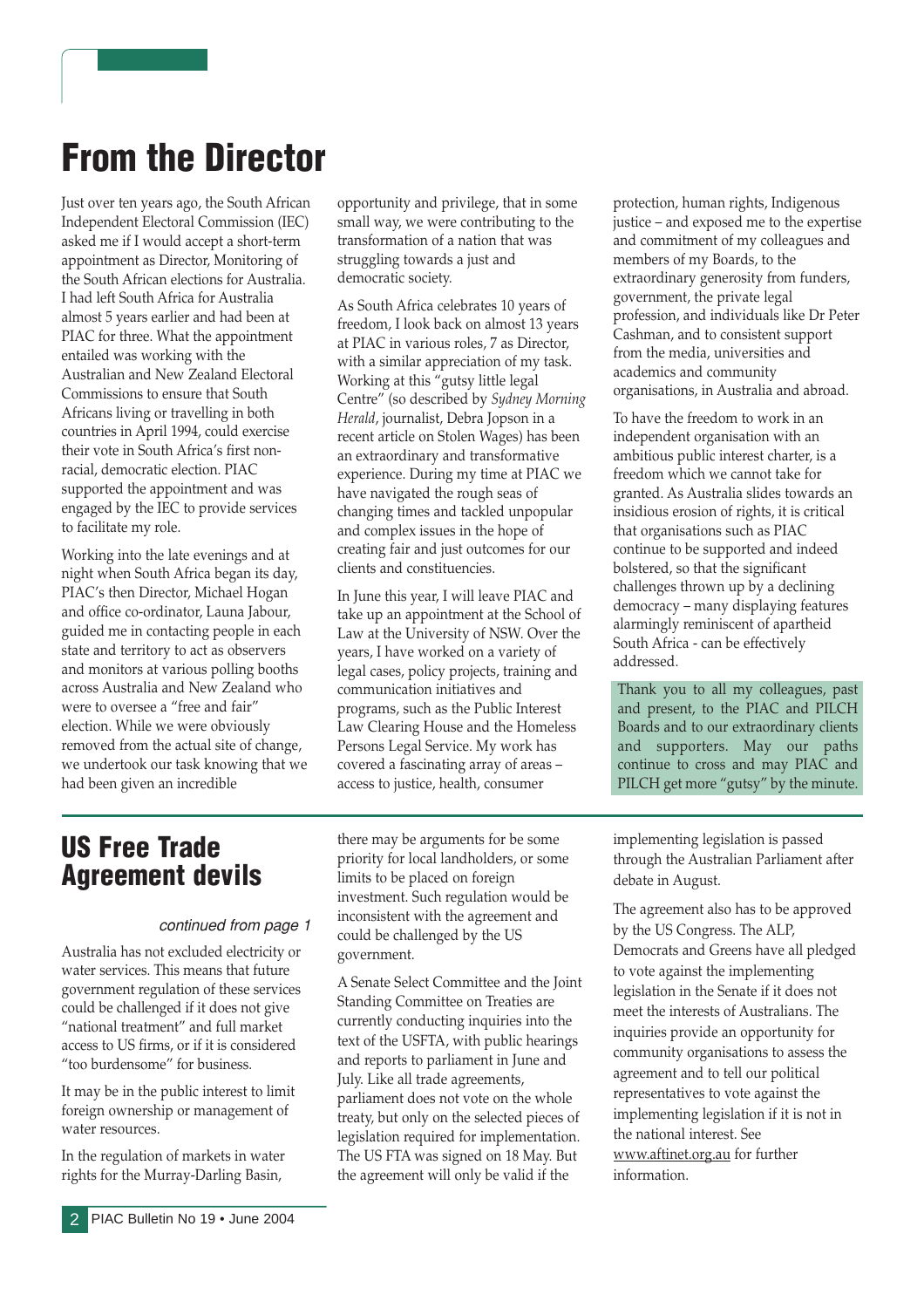# Stolen Aboriginal wages

Over the last few years, PIAC's work with Indigenous communities has led to the investigation of claims by clients who were denied access to wages, allowances and pensions held on trust by the Aborigines Welfare Board (AWB) and subsequently the NSW Government. PIAC currently has over 50 clients who claim they are owed Trust Fund monies.

### **Background**

Between around 1930 and 1969, Trust Funds were established for Aboriginal apprentices (mostly domestic workers and farm labourers), recipients of child or other endowments, pensioners (eg widow's pension) and beneficiaries of other payments in NSW. In many cases, a small amount was paid directly to the Aboriginal worker or person entitled, and the remaining monies held by the AWB in a Trust Fund on their behalf.

This arrangement originated from a belief held by governments of the day that Aboriginal people could not adequately manage their own money without the intervention of the State. To date, many Aboriginal people have never received the money owing to them from these Trust Funds.

When the AWB was abolished in 1969 its responsibilities passed to the Department of Youth and Community Services, now known as the Department of Community Services (DoCS).

# PIAC FOI

In 2003, PIAC obtained documents from the Department of Community Services (DoCS) under the Freedom of Information Act 1982 (Cth), which revealed that DoCS had considered implementing a scheme to repay Aboriginal people their Trust Fund monies. The proposal, which was never implemented, was developed in 1998 and was relatively detailed and advanced.

The pay-back proposal, developed in 1998, appears to have formed the basis of a Cabinet Minute dated 12 April 2001 titled Aboriginal Trust Funds Payback Scheme Proposal, details of which appeared in the National Indigenous Times. The Minute sought to gain Cabinet's endorsement for the establishment of a scheme to reimburse Aboriginal Trust Funds monies to rightful claimants at fair value in contemporary currency.

## PIAC Advocacy

Following the discovery of key documents under FOI, PIAC sought an urgent meeting with the DoCS Director-General to discuss the proposed payback scheme and the entitlements of our clients. The Director-General did not take up our invitation. Following publication of the FOI documents by the Sydney Morning Herald, briefing meetings were held between PIAC, the Greens and cross-benchers and senior staff of the Minister for Community Services.

At these meetings, PIAC advocated for the implementation of the scheme devised by DoCS in 1998, following comprehensive consultation with the Aboriginal community. We emphasised the importance of an expeditious scheme with fair criteria for eligibility and proof of claims, a commitment to compensating heirs, an appeals process and the provision of independent legal advice.

### Carr's Announcements

On 11 March 2004, the Premier of NSW, Mr Bob Carr, formally apologised to Aboriginal people who had their wages and other entitlements stolen between 1900 and 1969. Speaking in the NSW Parliament, the Premier also gave in principle support to develop a scheme to identify and reimburse those who are owed money from Aboriginal Trust Funds. The announcement by the Premier to develop the payback scheme indicates a long overdue but nevertheless welcome commitment by

#### Alexis Goodstone, Senior Solicitor

the NSW Government to pay outstanding debts.

More recently, on 5 May, this commitment was furthered with the announcement by the Premier that a panel of three Indigenous experts will oversee the development of the scheme and the consultation process.

As the NSW Government begins preparations for assessing and repaying outstanding monies owed to Indigenous people who have had their wages and other entitlements withheld since the early 1900s, Indigenous leaders in Queensland have called on the Queensland Government to renegotiate its stolen wages offer, saying that the NSW offer has 'outstripped that offered to Queenslanders'.

Perhaps the key to the discrepancy is that the Queensland Government has described the repayment of these debts not as 'replacement of money owed, but (as) a gesture of reconciliation'. Queensland's Indigenous Affairs Minister, Liddy Clark, said while no amount of money could make up for past injustices, her government was proud of its offer. Indications to date are that the NSW Government sees the money owed as constituting a debt. To use reconciliation as a basis for repayment is a cynical gesture and can only undermine both the Queensland Government's bona fides and the spirit of reconciliation. We hope the NSW Government's commitment to those owed money is not muddied by notions of reconciliation.

In the interm, PIAC will continue to act for our clients in investigating legal claims. At the same time, we hope to continue our dialogue with Government on the implementation of the payback scheme.

For more information about PIAC's work on the Stolen Wages issue, please contact Alexis Goodstone or Shahzad Rind at PIAC on 02 9299 7833 or by email at agoodstone@piac.asn.au or srind@piac.asn.au.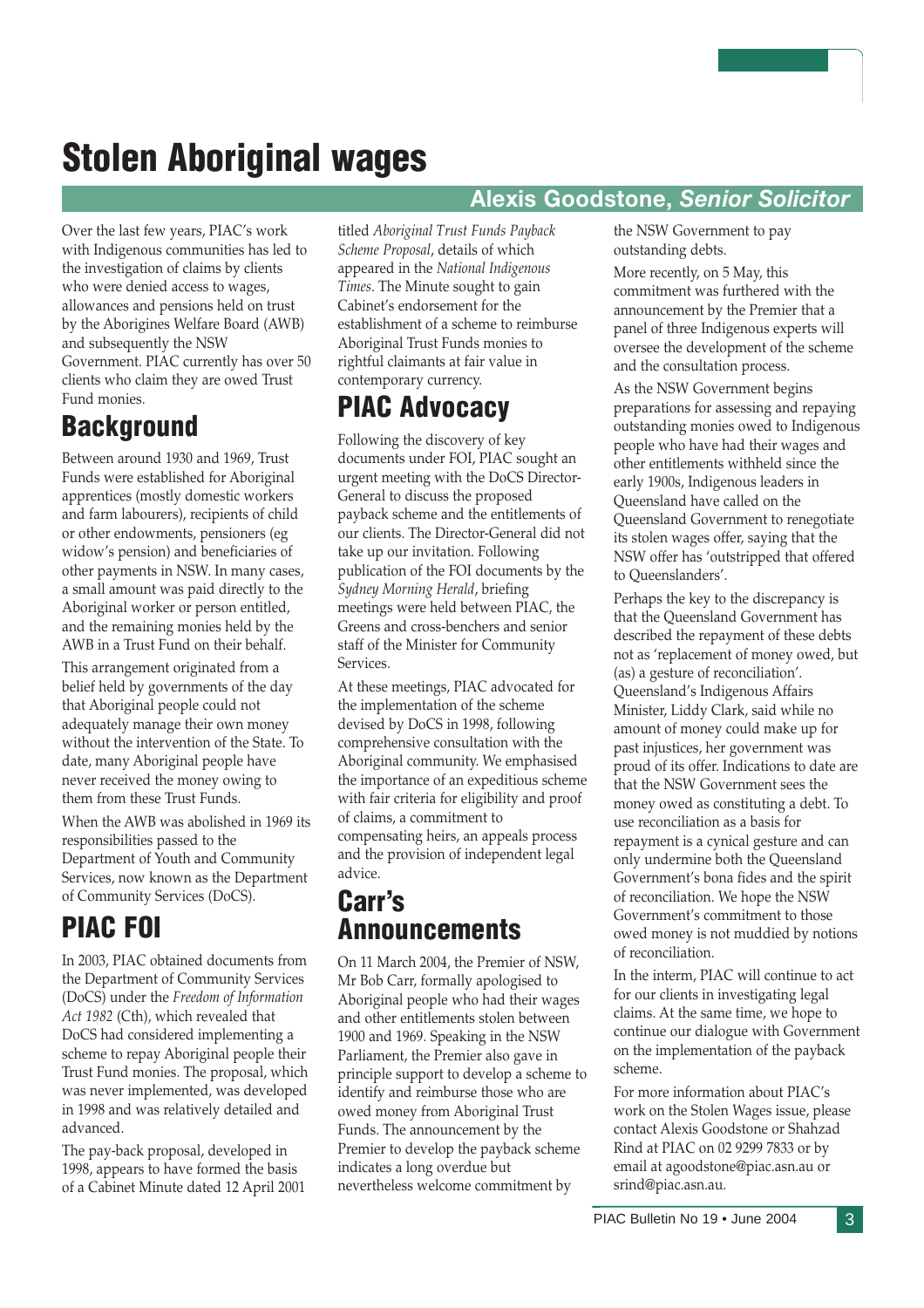# Homeless Persons Legal Service: Free legal services for the homeless and those at risk of homelessness

#### Andrea Durbach, Director and PILCH Co-ordinator

After Bryce Brudges, solicitor for Edward Eagar Lodge, a Wesley Mission centre for homeless people in Darlinghurst, signed a memorandum of understanding with PILCH law firm, Allen Arthur Robinson detailing their roles and responsibilities as partners of the PIAC/PILCH Homeless Persons Legal Service, he wrote to PIAC saying:

"On behalf of the Wesley Mission I wish to express our gratitude to PIAC and to Allens for including Edward Eagar Lodge in this exciting project. I have been with the Mission for approximately 20 years and I know that this is the first time that any members of the legal profession have given support to us in caring for the needy and disadvantaged, for persons with disabilities or for those with social and financial problems as encountered by our Lifeline Services."

Early in 2003, PIAC undertook preliminary research into issues surrounding homelessness and the law. We took our lead from the establishment by PILCH Victoria of a Homeless Legal Persons Clinic in Melbourne, which had operated with great success. In September last year, after the completion of a comprehensive legal analysis and feasibility study, the Public Interest Law Clearing House (PILCH) approved a proposal to implement a joint project with PIAC to provide legal services to homeless people in New South Wales.

The Homeless Persons Legal Service, launched by NSW Attorney General, Bob Debus and Clover Moore MP, Lord Mayor of Sydney, in May this year, will see extensive resources committed to the Service by PILCH member firms to assist one of the most disadvantaged and marginalised sectors in the Australian community. One quarter of Australia's homeless youth live in NSW

and the state hosts a large percentage of Australians living in impoverished dwellings (30%). Importantly, the Commonwealth Department of Family and Community Services, via its National Homelessness Strategy, and the NSW Attorney General's Department (via the Public Purpose Fund) have supported the Service by approving grants funding its operations.

The provision of housing is often seen as a simple, efficient solution to the needs of the homeless. During the consultation process which gave rise to the feasibility study, PIAC/PILCH identified that unresolved legal issues often lead to homelessness. Unless these underlying issues were resolved in a way which offered a durable solution, the risk of homelessness remained – a situation which the provision of housing per se may fail to remedy. More particularly, it was found that when legal issues are not addressed at an early stage, they compound to create barriers to maintaining stable and/or long-term accommodation. For example, where a person accumulates fines for a series of minor offences or is increasingly finding it hard to meet maintenance obligations and is unable to access social security services, defaults in rent payments usually follow with the threat of eviction.

Lawyers from PILCH member law firms will attend welfare agencies accessed by homeless people and people at risk of homelessness, to provide targeted legal information, advice and representation. The Service model has been developed to allow for:

• face-to-face legal services with a continuity of legal personnel;

- the provision of legal services at locations familiar to and easily accessible by clients;
- the availability of complimentary services required by homeless people, such as financial counselling, drug and alcohol counselling and accommodation crisis assistance.

In addition, PIAC/PILCH developed and co-ordinated a training program which brought together over 100 lawyers participating in the Service in April and May to hear experts from community legal centres, the homeless community, PILCH law firms, community agencies and the NSW Legal Aid Commission. The training program introduced lawyers to both the social and legal issues facing homeless clients, including communicating with homeless clients, housing and tenancy law, fines, intellectual disability and mental health, guardianship, victims compensation, social security, wills and estates, debt, consumer credit and bankruptcy, employment and discrimination, criminal law, family law, child support and immigration.

PIAC/PILCH and Service lawyers will also undertake policy and law reform work and community education to address systemic issues (identified via the Service) affecting homeless people.

The Service is currently administered by Co-ordinator, Michelle Rabsch, on secondment to PIAC for 6 months from PILCH firm, Minter Ellison. PIAC's Principal Solicitor, Simon Moran, will work with the Service Co-ordinator and Reference Group in overseeing legal practice issues and general management of the Service. For information about the Service, such as hours of operation, please call Michelle Rabsch on 02–9299–7833.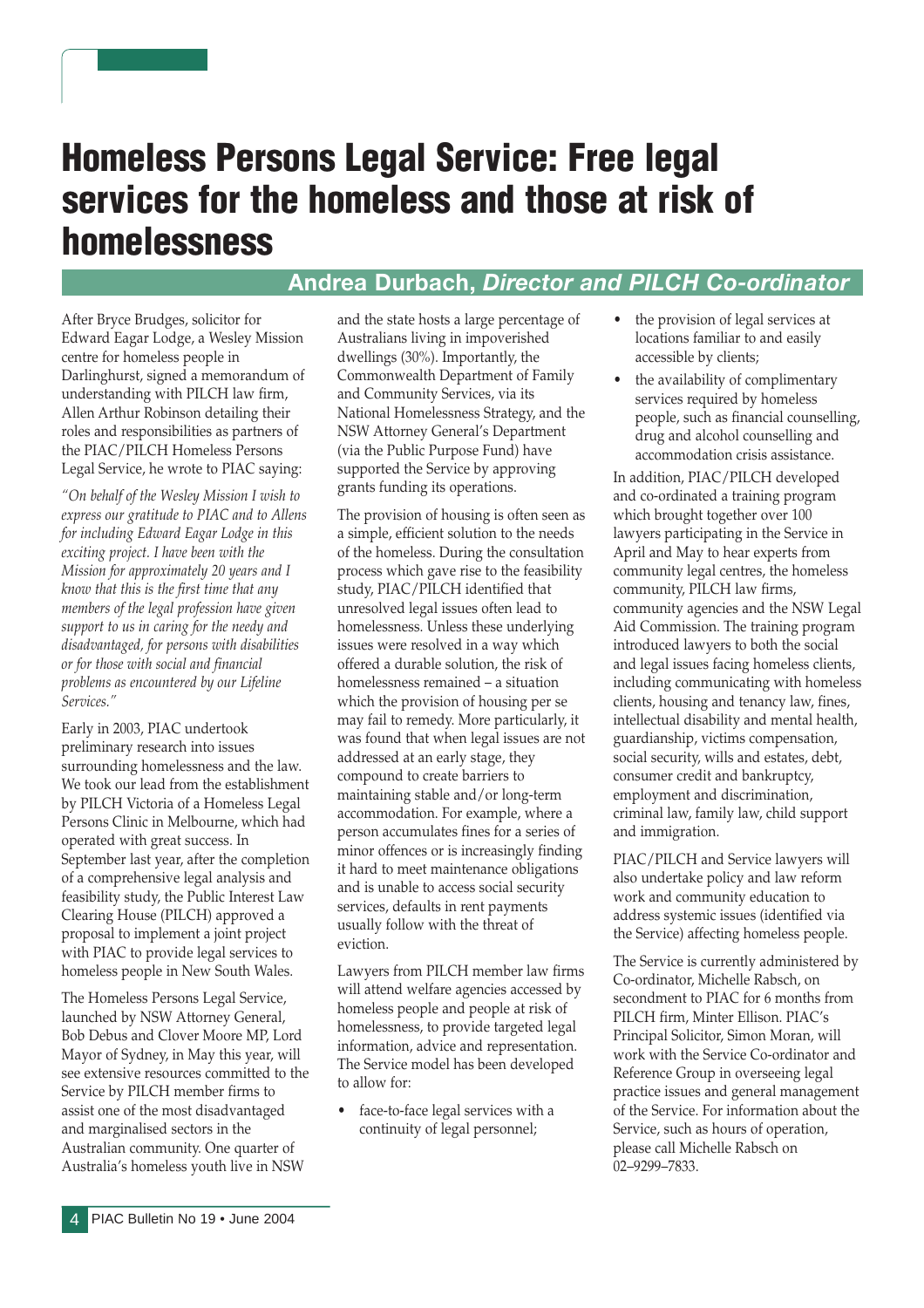# Federal government seeks to exclude drug addiction from the protection of disability discrimination law

In February 2004, PIAC was one of 118 concerned organisations and individuals to lodge a written submission with the Senate Legal and Constitutional Legislation Committee of Inquiry ("the Committee") into the provisions of the Disability Discrimination Amendment Bill 2003.

The Bill, which was introduced into the House of Representatives by Attorney-General Ruddock on 3 December 2003, seeks to amend the Disability Discrimination Act, 1992 (Cth) by removing the prohibition on disability discrimination on the ground of a person's addiction to a prohibited drug. If enacted, the Bill would effectively sanction discrimination against people who are addicted to prohibited drugs, unless they are receiving treatment for their addiction. Such discrimination would be lawful in a wide range of areas of public life, including employment, education, provision of goods and services and accommodation.

On 4 December 2003, the Senate referred the provisions of the Bill to the Committee for inquiry and report.

PIAC's submission to the Committee strongly opposed the Bill, highlighting its potential to contravene Australia's international human rights obligations and to further marginalise vulnerable social groups, including the homeless. In addition, PIAC pointed to the enormous practical difficulties faced by many drug dependent people in accessing treatment, particularly if they suffer from other disabilities or if they live in rural or remote areas.

Anne Mainsbridge, a solicitor with PIAC, was one of 26 witnesses who appeared at public hearings held by the Senate Committee in March 2004.

The Committee's Report, which was tabled on 15 April, recommended that the Bill would benefit from wider consultation and that it be referred to the Ministerial Council on Drugs Strategy for consideration. It also recommended that if the legislation is viewed as necessary for employment, then if the Bill proceeds, its application should be restricted to the employment environment only. Dissenting reports by the Labour Senators and the Australian Democrats recommended that the Bill not proceed at all.

#### Anne Mainsbridge, Solicitor

PIAC's submission was referred to throughout the Committee's Report. The Report particularly noted PIAC's concerns in relation to homeless people, quoting PIAC's submission that "The Bill will not protect the spouse or child of a drug user if they become homeless as a result of the drug user being denied employment or evicted from their accommodation" (p 41).

In addition, the Report referred to PIAC's concerns in relation to people with addiction problems who live in rural and remote areas. These people, "often face significant geographical and practical barriers in accessing treatment services. It is not uncommon for such people to have to travel considerable distances to access treatment, assuming that treatment is available" (p 32).

The Committee's Report and copies of submissions (including PIAC's submission) can be accessed via the Senate website www.aph.gov.au/senate\_legal.

For further information please contact Anne Mainsbridge at PIAC on (02) 9299 7833 or amainsbridge@piac.asn.au.



Judith Levitan, Kristen Howden, Michelle Rabsch, and Lindsay Prehn. Past and present HPLS Minter Ellison secondees at the launch of the Homeless Persons Legal Service on 20 May. (Photo: Anton Hermann)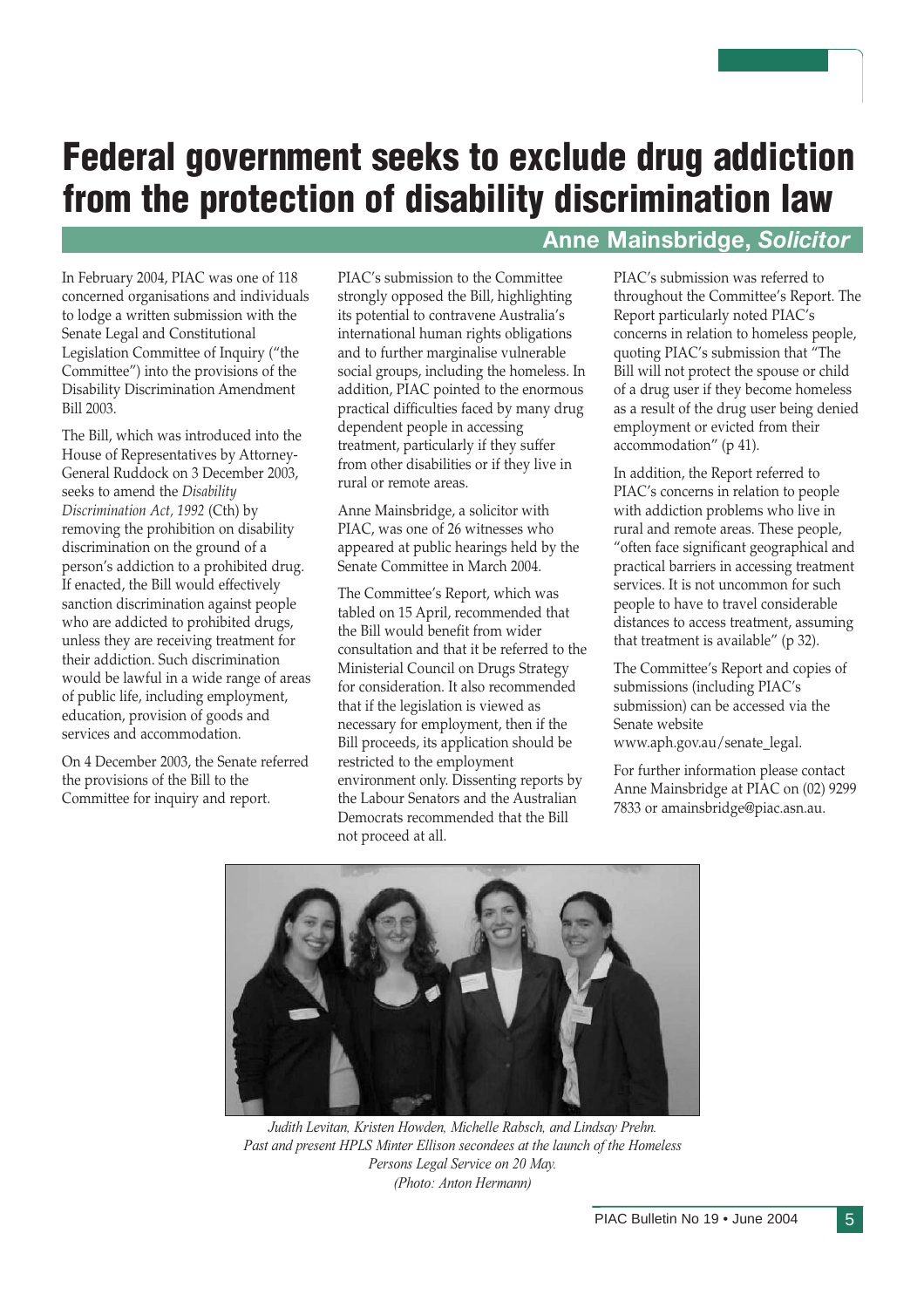# Vale Trish Benson

Trish Benson, Senior Policy Officer with PIAC's Utility Consumers' Advocacy Program passed away on 8 January 2004 after suffering a brain aneurysm in late December.

Reproduced below is the eulogy delivered by Andrea Durbach, PIAC's Director, at Trish's funeral on 12 January 2004.



To Trish's mother, Enid, sisters, Judy and Marilyn, brother, Peter and precious daughter, Phoebe

The loss of our loved and treasured colleague and friend, Trish, has left every one of us at PIAC, staff and Board, filled with deep, deep sadness and inconceivable shock. As most of you will know, Trish (or Teeb, as I called her), joined PIAC 5 years ago to head the newly established Utility Consumers' Advocacy Program (UCAP).

Before working at PIAC, Trish had steered a formidable history of achievement working at the Combined Pensioners and Superannuants Association of NSW, the Consumers' Telecommunications Network (CTN), the Disability Council of NSW, the Council of Social Service of NSW

(NCOSS) and a number of housing organisations and women's refuges. She turned UCAP into an extraordinarily successful and highly respected powerhouse brokering relationships between government, utility providers and communities to magnificent effect. We are all immensely proud and appreciative of her work in this regard.

As a colleague, Trish's skills, commitment and passion travelled into boundless areas and touched many people across different lives and worlds. The endless daily calls of concern about Trish to PIAC throughout the last 2 weeks are testimony to Trish's reach. Her energy and capacity to take life on was striking. Never content just to do what her significant UCAP role demanded, Trish leapt into other areas of PIAC's work. She co-ordinated and edited the second edition of PIAC's advocacy training manual, Working the System (with Bev Duffy), initiated the Refit project (boasting collectors item showerheads) and with Shaz Rind, PIAC's Indigenous justice solicitor, innovated an electricity payment scheme for residents of the Block at Redfern. And despite her prolific production of submissions on megawatts of electricity, grids, consumption of kilojoules and site inspections of transformers and gas pipes and underground lines, all decked out in her hard-hat, she still found time to read heady volumes of Eric Hobsbawn, tackle the daily crossword, do exquisite tapestry and in between making duck L'orange and Italian feasts, would find me the best recipe for a good old-fashioned hot toddy to fight winter flu.

Trish, as your colleagues, we delight in your integrity, your unyielding

#### Andrea Durbach, Director

curiousity, your firm and robust views, your sassy, incisive mind, your constant eye for opportunity. And as our friends, we adore your care and warmth, your feisty stance, your dry and quirky wit, your direct gaze, your loyalty and your strong and ready laugh. As PIAC Board Director, Joanna Kalowski said: You will leave a very large space for so slight a woman. For all of this we thank you and for something more - for bringing into our lives a spirit so strong and one which has carried all of us through the last few weeks. The spirit and the strength that is Phoebe. Trish, your adored Phoebe, is so much a part of us all at PIAC. We have shared your times of pride in her, of concern for her, and the joy that she brought you. And we have been lucky to have Phoebe work as part of the PIAC team from time to time and bring us her beauty, her grace and now her extraordinary strength. Phoebe, like Trish, you are a part of us and we love and cherish our relationship with you.

I end with the words of Pablo Neruda from his poem, I Will Come Back:

"Some time, man or woman, traveller, afterwards, when I am not alive look here, look for me here between the stones and the ocean, in the light storming in the foam.

Look here, look for me here, for here is where I shall come, saying nothing, no voice, no mouth, pure

- here I shall be again the movement of the water, of its wild heart,
- here I shall be both lost and found here I shall be perhaps both stone and silence."

Go gently, dear Trish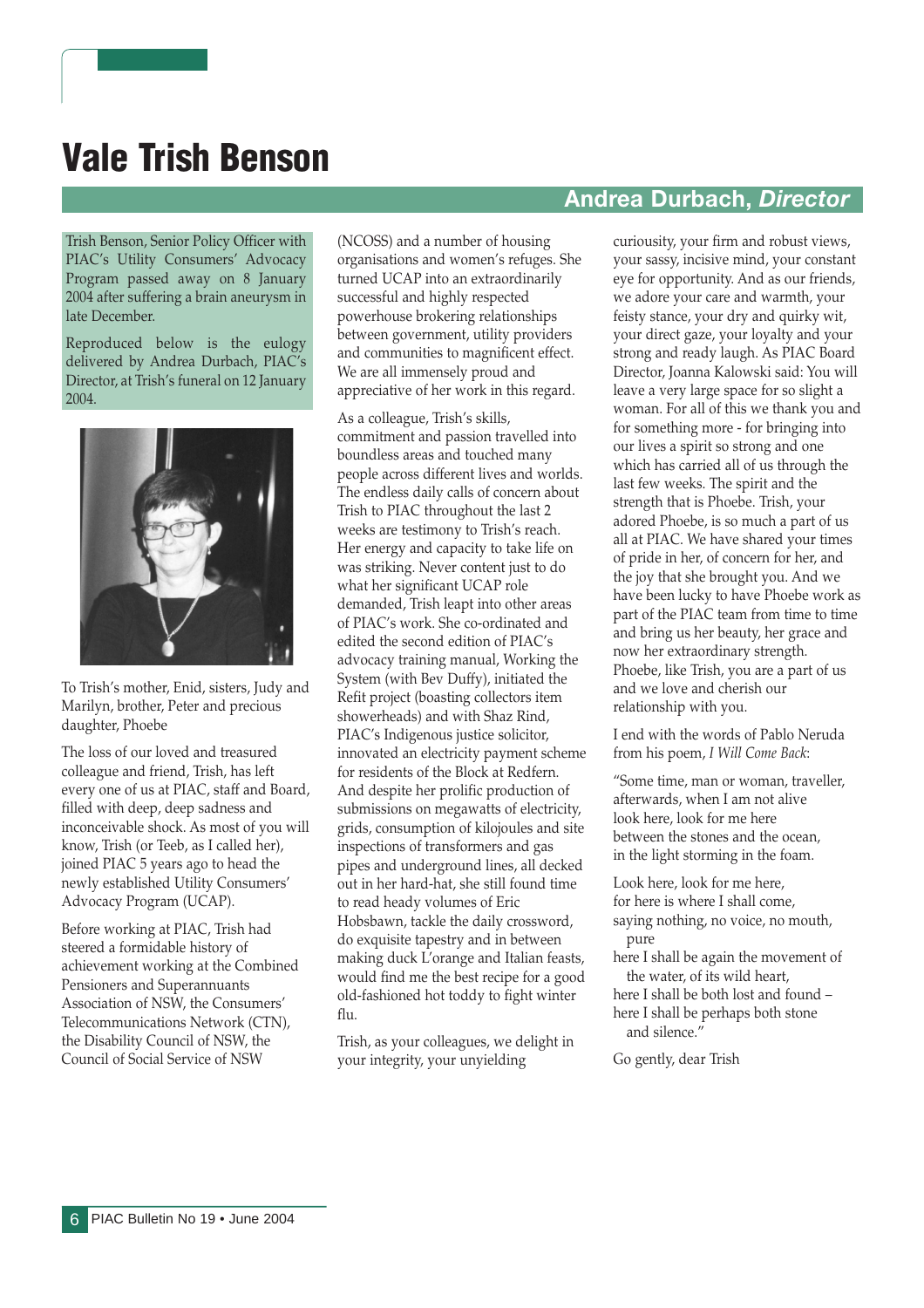# PIAC advocates for unfettered discretion in civil penalty case

#### Simon Moran, Principal Solicitor

In a case which raised the role and functions of a court and in particular, the exercise of its discretion, PIAC was granted leave as amicus curiae before the Full Federal Court to consider the Court's powers and responsibilities when asked to give effect to a civil penalty agreed to by the parties (the Minister, as regulator, and Mobil Oil, who admitted to breaching legislation).

The decision in Minister for Industry, Tourism and Resources v Mobil Oil [2004] FCAFC 72, handed down on 30 March 2004, considered a specific question referred to the Full Court by Chief Justice Black on the recommendation of Justice Gyles, who was to determine the matter at first instance. The question concerned whether the Court was bound to accept – in effect, rubberstamp - a civil penalty negotiated and agreed to by the parties.

The matter concerned the operation of the Petroleum Retail Marketing Sites Act 1980 (Cth) (the "Sites Act"). Pursuant to the Sites Act, oil companies are allowed to operate a proscribed number of petroleum retail outlets. Between January 1998 to January 2000, Mobil operated in excess of their allowed quota. Mobil admitted breaches of the Sites Act to the regulator, the Minister for Industry, Tourism and Resources ("the Minister") and accordingly, became liable to pay a civil penalty.

The Minister and Mobil agreed on a penalty and proceedings were initiated in the Federal Court. The Federal Court is authorised by the Sites Act to determine questions of contravention and the levels of penalty.

The parties filed an agreed statement of facts and advised the Court of the agreed penalty. Relying on NW Frozen Foods Pty Ltd v Australian Competition and Consumer Commission ("NW Frozen Foods"), the parties argued that the Court was bound to accept the penalty amount agreed to by the parties.

Justice Gyles recommended to the Chief Justice that the question as to whether he was obliged to follow NW Frozen Foods and whether NW Frozen Foods, appropriately applied, required him to accept the agreed penalty amount, be referred to the Full Court.

In its submission to the Full Court, PIAC as amicus curiae, contended that the Sites Act required the Court to determine whether a party had contravened a section and set a penalty based on the evidence before it. While the Court could be assisted by a joint submission, it had ultimate responsibility for determining the penalty and consequently, was not bound by a joint submission from the parties as to penalty.

Thus, it was argued that the proceedings were evidently commenced to obtain orders from the Court giving effect to the agreed outcome (the penalty), without a transparent examination of the issues in contest or those underlying the agreement. Accordingly, the Court was left without any independent, objective standard against which to measure the "agreed facts" or the appropriateness of the penalty proposed by the parties.

PIAC's submissions also addressed the existence, nature and scope of

discretionary powers inferred upon the Court by statutory provisions and considered fair and transparent procedures the Court might adopt for dealing with proposals for "agreed outcomes" in similar cases.

The Full Federal Court held that it was not bound to accept the agreed penalty and stressed that the Court has the responsibility of exercising its discretion as to whether a proposed penalty is within the appropriate range for the relevant contravention. The Court highlighted the significance of relevant evidence. It said at [79]:

"the Court should be satisfied that it is being given accurate, reliable and complete information on critical questions. If not satisfied that it has sufficient information to support the "agreed" approach, the Court can request the parties to provide additional evidence or information. If that information or evidence is not provided, the Court might well decide that it should impose a different sentence or penalty from that proposed by the prosecution or regulator (as the case may  $be)$ ."

On the role of amicus curiae, the Court stated that in a case involving a civil penalty where there is no contradictor, the Court may request assistance from an amicus curiae or a potential intervenor pursuant to the Federal Court Rules (Order 6 rule 17) to assist it in its deliberations as to penalty.

The Australian Competition and Consumer Commission also sought and was granted leave to intervene.

PIAC is grateful to Mr Geoff Lindsay SC and Mr Tony Payne who acted as pro bono counsel in the matter.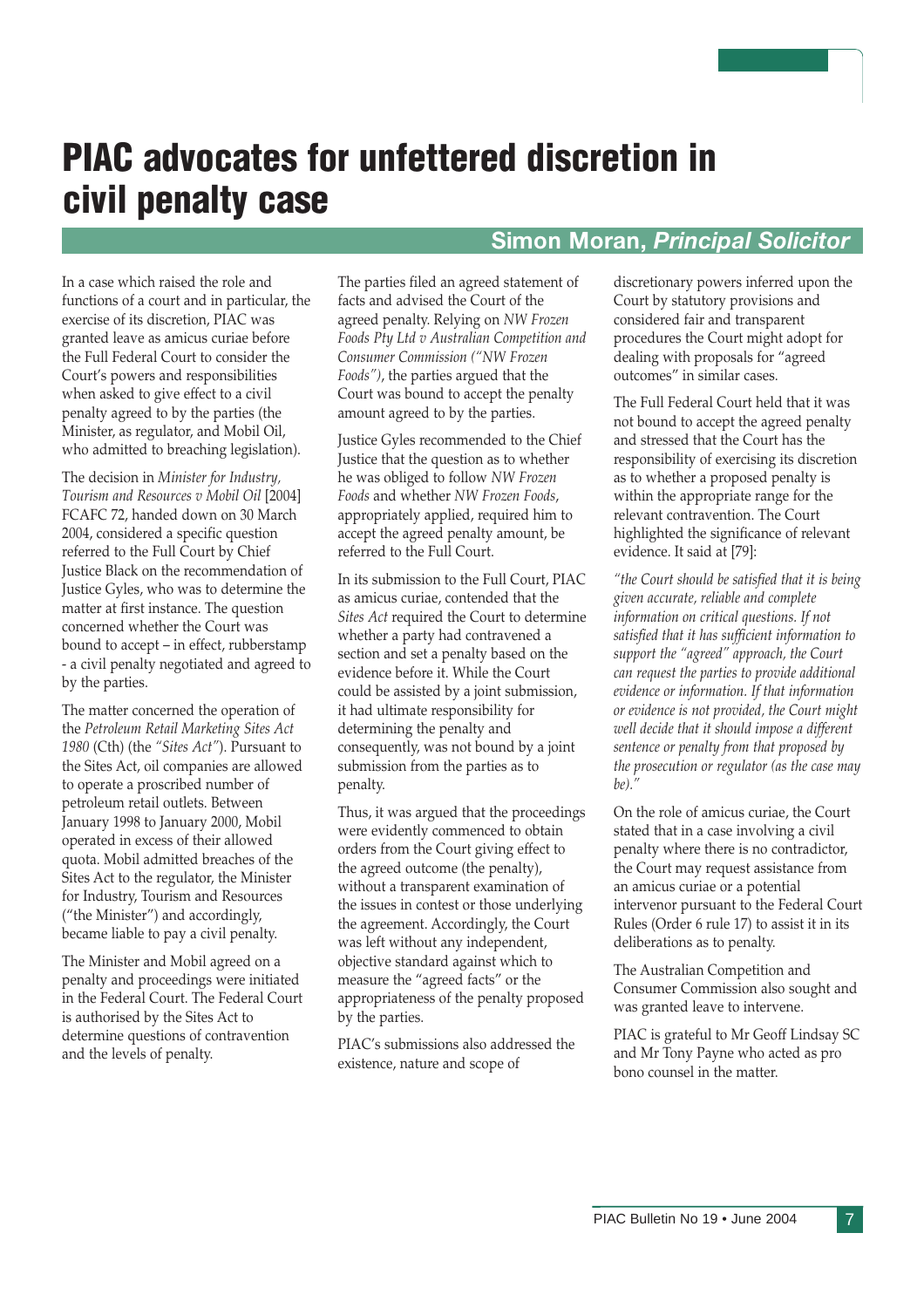# PILCH News and Views

#### PILCH lawyers support homeless

Over 100 PILCH lawyers have taken up the opportunity to assist the Homeless Persons' Legal Service (HPLS), a joint initiative of PILCH and PIAC. Following intensive training on social and legal issues confronting those experiencing homelessness, volunteer lawyers are providing free face-to-face legal services to homeless clients and those at risk of homelessness at five welfare agencies, four located in the inner city and one at Parramatta. The HPLS was launched in May as a pilot and the aim is to expand the Service following the implementation phase.

PILCH member firm support for the HPLS has been a significant factor in the development and implementation of the initiative – representation on the HPLS Steering Committee, the provision of solicitors on secondment to conduct a legal needs analysis and develop and implement the model of service, volunteer lawyers from 6 member firms undertaking responsibility for the agency-based legal services, provision of presenters and training facilities for the training program for Service lawyers and development and printing of HPLS promotional material. Our thanks to all PILCH members who have supported this important undertaking.

For information on the HPLS and opportunities to participate contact Michelle Rabsch at homelessproject@piac.asn.au.

#### New members

PILCH is delighted to welcome new members Clayton Utz and Watts McCray. Both firms have a demonstrated commitment to pro bono legal service and we look forward to working with their lawyers.

#### Secondees – a firm commitment

Secondees continue to make a vital contribution to PILCH's assessment and referral work as well as assisting with projects and promotional activities. Graeme Edgerton from Gilbert + Tobin completed a three month secondment in February 2004 and was followed by Jennifer Cripps from Freehills.

PILCH is currently seeking to extend the period of secondments from 3 to 4 months. Our thanks to Minter Ellison and Allens Arthur Robinson who have each agreed to provide a solicitor on 4 month secondments covering the period June 2004 to end January 2005. Secondees are now being sought for 2005. Secondee solicitor, Graeme Edgerton, wrote:

"It has been rewarding to assist nonprofit organisations and disadvantaged clients to obtain legal advice. My knowledge of the community sector and the legal issues faced by its members has increased significantly. The breadth of services and the number of projects being undertaken is far greater than I realised, and I have an increased understanding now of the importance of assisting these organisations through pro bono legal advice. A PILCH secondment is an excellent way in which junior lawyers can acquire skills with a wide application."

Please contact Sandra Stevenson for information about secondments at sstevenson@piac.asn.au.

#### Practising in the public interest

The PIAC/PILCH Practising in the Public Interest (PIPI) course conducted twice a year as a Summer and Winter School for senior law students from participating universities is now entering its fifth year.

PILCH members continue to play a major role in the delivery and success of the course through the provision of training facilities, speakers for the training component of the course and accepting students for the 2-day placement component of the program.

The PIPI Summer School, with the Universities of Sydney and Wollongong, was hosted by Freehills in February. Planning is underway for the July Winter School for law students from the University of Western Sydney and Macquarie University. The course will be hosted by Coudert Brothers.

#### On Board

We welcome new Board members John Taberner, Freehills, Keith Robinson, Minter Ellison, David Hillard, Clayton Utz, Robert Bryden, Brydens Law Office, Cassandra Reynolds, PricewaterhouseCoopers and Geoff Lindsay SC.

Our thanks to retiring Board members Sarah Dunn, Joe Catanzariti, Michael Lee, Alan Kirkland, Hugh Marshall SC and Stephen McClintock .

#### Annual summer clerks function

A record number of summer clerks from PILCH member firms attended the annual PILCH function for clerks held on 28 January 2004. Over 140 clerks attended the PILCH breakfast hosted by Deacons. Clerks were addressed by Deacons partner Mitchell Mathas, PILCH Co-ordinator Andrea Durbach, and PILCH secondee solicitor, Graeme Edgerton. The large number of clerks attending the breakfast and their enthusiastic response to the discussion of pro bono issues demonstrated the interest of law students and young lawyers in seeking out and undertaking pro bono work as part of their private practice.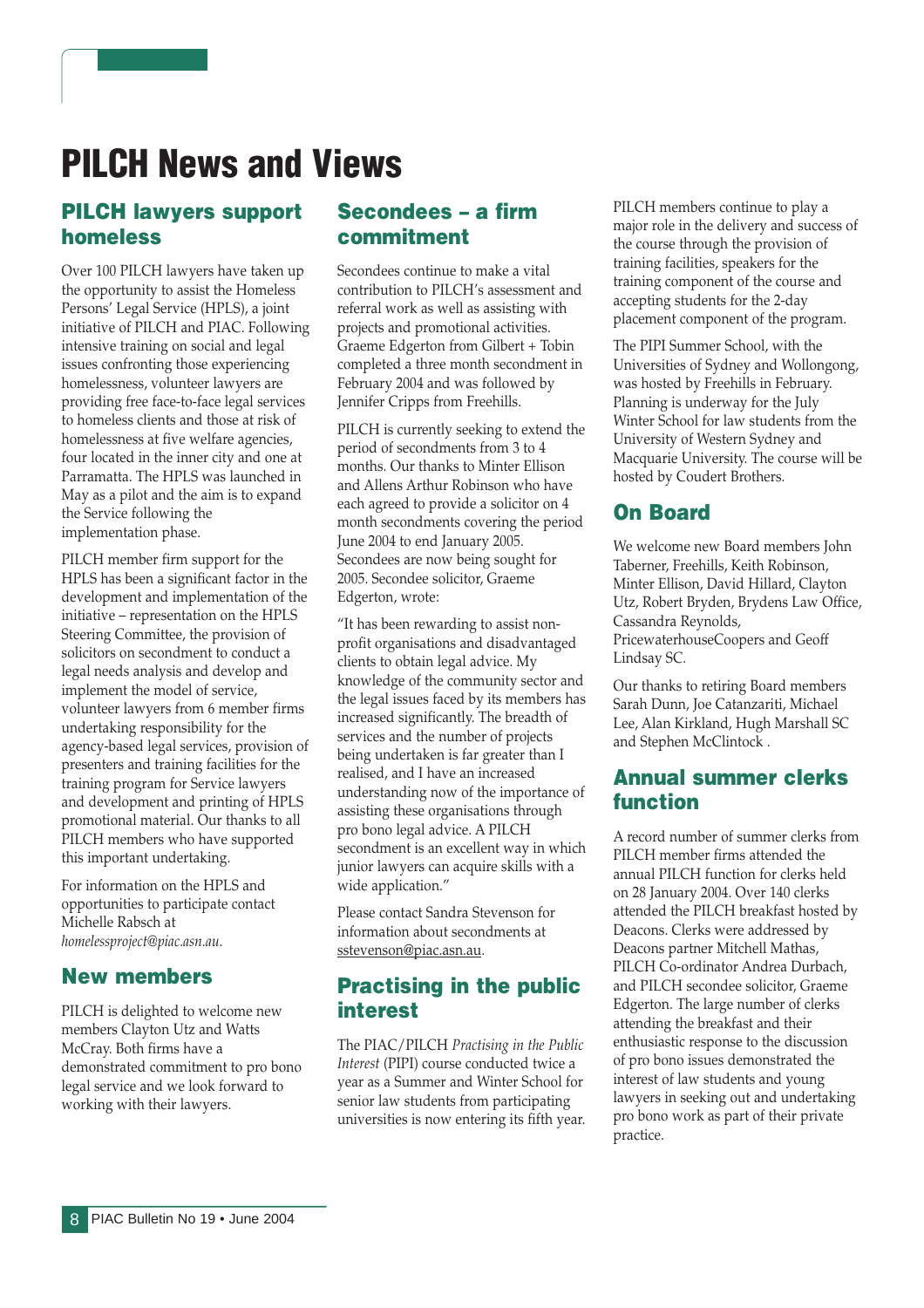#### PILCH Referrals

#### Discrimination/Human Rights

John Basten QC provided advice to an advocacy organisation representing non-English speaking people with disabilities. The advice considered the Minister for Immigration's power to reconsider a decision cancelling a visa where a person's disability was not taken into account when determining the cancellation. Chris Ronalds, barrister, advised on a complainant's prospects in an Administrative Decisions Tribunal sex discrimination action against a former employer.

#### Management and Governance

Minter Ellison assisted a community agency providing services to women escaping domestic violence to redraft its constitution and advised them on an organisational restructure. Tress Cox advised a peak community sector agency regarding the negotiation of policies as part of a bulk buying insurance scheme aimed at providing cover for community sector organisations. An organisation promoting reconciliation was advised by Gilbert + Tobin on alterations to its constitution.

PricewaterhouseCoopers Legal advised a community legal research centre on public indemnity and insurance issues.

Minter Ellison assisted a peak community services body in relation to the organisation's membership definition under its constitution.

Phillips Fox advised a community organisation providing support and assistance to the aged and people with disabilities on its incorporation under the Corporations Act 2001 (Cth) and related tax implications.

#### Leases

Coudert Brothers assisted an organisation providing services to the frail and aged on special conditions regarding its leasing arrangements.

Mallesons Stephen Jaques advised an immigrant women's organisation on lease arrangements. Freehills provided assistance to a cultural organisation regarding an application for DGR status. Baker & McKenzie assisted a community centre with drafting a memorandum of understanding with a local council concerning leasing and operational issues. An organisation providing support to families dealing with alcohol and drug abuse was advised by Allens Arthur Robinson on insurance and leasing arrangements.

#### Workplace issues

Henry Davis York provided advice on the implications of recent amendments to the Legal Profession Act 1987 (NSW) for advice given by tenancy workers at community legal centres. Ebsworth & Ebsworth assisted an individual with chronic fatigue syndrome seeking redress against a former employer and its insurance company in relation to the cessation of income protection insurance payments. Baker & McKenzie advised a community health agency concerned with adolescent health in respect of a draft employment contract. Deacons provided industrial relations advice to a community legal centre.

#### Funding

Barrister Steven Reeves, 5th Floor Wentworth Chambers, advised a community legal centre in relation to Commonwealth funding issues.

#### Tax

Acuiti Legal assisted a community legal research centre to establish a charitable entity. Corrs Chambers Westgarth advised a community services organisation on its PBI status following a recent ATO determination. Freehills provided advice to a peak community organisation on the impact of the Tax

Laws Amendment (2004 Measures No.1) Bill (Cth) on PBIs and non-profit organisations with PBI exempt status.

#### Refugees / Immigration

A refugee on interim release from detention following habeas corpus proceedings was assisted by Henry Davis York in relation to final orders.

#### Environment

Woolf Associates advised a community environmental organisation seeking to challenge the development of an industrial facility on prospects of appealing a Land and Environment Court decision.

#### Other matters

Holding Redlich assisted an arts program in drafting an intellectual property agreement to promote the protection of the IP rights of young artists. A former resident of a nursing home seeking to obtain a portion of a consolidated fund administered by the nursing home in which he claimed a beneficial interest was assisted by barrister Matthew Darke, 10th Floor Selborne Chambers. Whyburn & Associates advised a peak organisation representing legal centres in relation to a disclaimer clause required to be signed in respect of data recording.

Allens Arthur Robinson assisted an Aboriginal family group seeking compensation from the Coal Compensation Board for coal allegedly within the boundaries of traditional Aboriginal land. A residents' group opposing a Local Council Plan of Management was advised by Wiltshire Webb.

Ebsworth & Ebsworth is advising a peak organisation for the community television sector in relation to litigation concerning access to digital pay television services.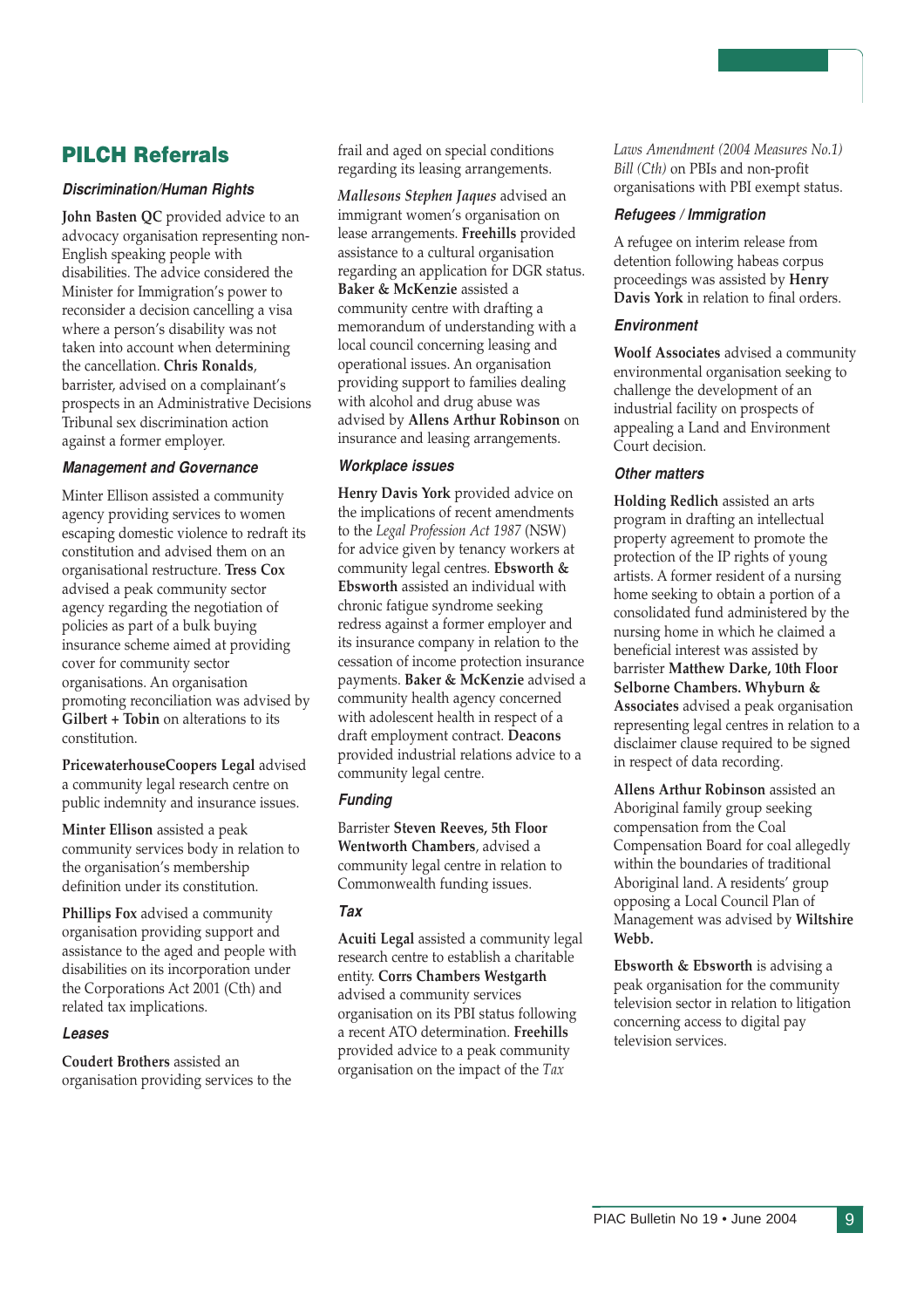# The Women's Report Card

International human rights processes often provide an opportunity to stimulate advocacy work in Australia. Similarly, the United Nations (UN) human rights treaty monitoring processes provide an opportunity for governments and communities to assess and evaluate Australia's human rights performance.

Non-government organisations (NGOs) are encouraged to submit 'shadow' or 'alternative' reports to the UN. This is an opportunity for civil society to provide a particular UN Committee with a more detailed picture of the government's human rights performance.

At the end of 2003, the Australian Government submitted its combined 4th and 5th reports to the UN Committee overseeing the Convention on the Elimination of All Forms of Discrimination Against Women (CEDAW). This Committee will review Australia's human rights performance with regard to the Convention in 2005.

For the past year, the Women's Rights Action Network Australia (WRANA) has been co-ordinating a national project to document women's experiences in relation to human rights and gender equality in Australia to prepare an NGO report for the CEDAW Committee. PIAC Policy Officer, Annie Pettitt, has been involved in the project as the coconvenor of the National Working Group.

Following national consultations the Women's Report Card project will produce two reports – a Community Report and a CEDAW Shadow Report. The Community Report will present an analysis of women's rights in each State and Territory and federally in Australia. Informed by the Community Report, the Shadow Report will be presented to the CEDAW Committee to inform their consideration of the Australian Government's human rights performance. It will also be presented to

the Federal and State/ Territory governments so they can appreciate what women in Australia consider to be important human rights issues.

The Women's Report Card is focusing on 7 areas that broadly encompass the rights contained in CEDAW. They are: economic security/development; education; health; housing and utilities; leadership/ political participation; legal status, and violence against women.

State and Territory consultations are now well underway. Each State / Territory has a working group made up of individuals and women representing NGOs. The National Network of Indigenous Women's Legal Services is also supporting the project and will coordinate consultations with Indigenous women across Australia.

In NSW consultations have been undertaken by Immigrant Women Speakout and People with Disability (PWD). The largest public consultation took place at the Our Rights, Our Voices forum in March in Merrylands, coordinated by NSW Council of Social Service and the NSW State Working Group.

Our Rights, Our Voices was attended by nearly 100 women from a broad crosssection of the community. The Older Women's Network Choir performed a fabulous selection of sassy political numbers and the South Western Sydney Legal Theatre Project conducted a theatre workshop on domestic violence.

Together with PWD, Speakout and Kingsford Legal Centre, PIAC provided training about women's human rights and the international human rights treaty monitoring process. However, the largest part of the day was spent in talking circles. The talking circles were a combination of open sessions and separate sessions devoted specifically to address issues faced by Indigenous women, women from culturally and

#### Anne Pettitt, Policy Officer

linguistically diverse worlds and women with disability. Key issues raised at the forum include:

- Housing availability and affordability; adaptability of housing for women with disability; unsuitable location of emergency housing impacting especially on Indigenous women.
- Health problems associated with interpreters used for women from CALD backgrounds.
- Law and Justice lack of understanding about rights; need more education; lack of Domestic Violence Aboriginal Liaison Officers.
- Education, Economic Security and Employment – need for education about Aboriginal culture; access to education, employment and economic security for women with disability.
- Political participation insufficient education, training and support for women to participate in the political arena; lack of Indigenous representation in government institutions.
- Violence against Women insufficient resources and services; need for more funding; for Indigenous women the whole family needs to be healed – services need to recognise and respond to this need.

The Community Report will be useful for women involved in local advocacy and campaigning. In particular, the report will be used in the lead up to the federal election to be held later this year to inform political parties and to let political candidates know what issues concern women in their electorates.

An integral component of the project is the opportunity to strengthen women's knowledge about protecting human rights and specifically about CEDAW.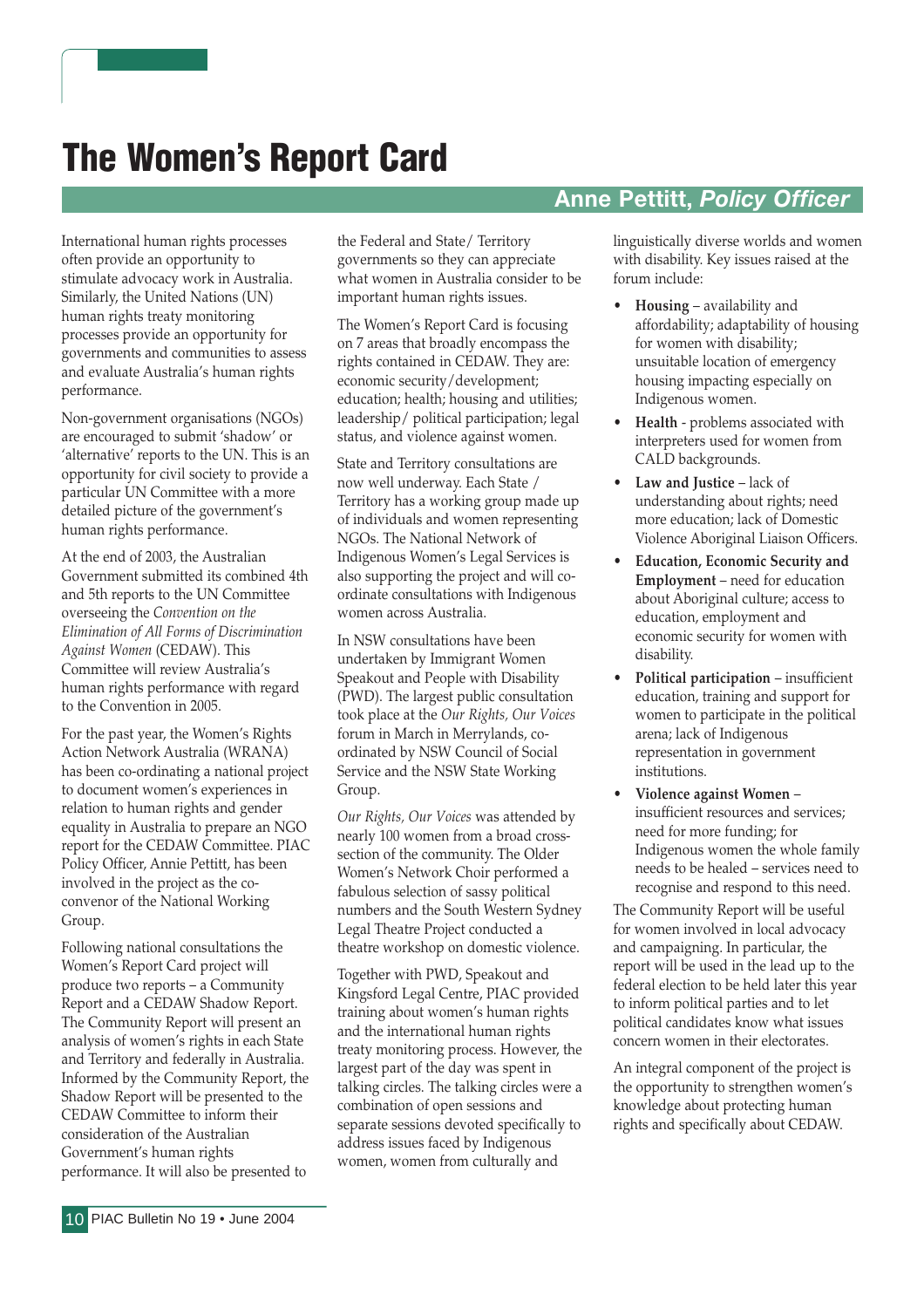# Litigation update

In a test case examining the rights of unaccompanied minor asylum seekers to procedural fairness, PIAC is assisting an unaccompanied minor from China in proceedings in the Federal Court. The Department of Immigration & Multicultural & Indigenous Affairs ("DIMIA") denied our client's application for protection and she subsequently sought review in the Refugee Review Tribunal ("RRT"). She alleges that her migration agent failed to inform her of her right to appear at the RRT hearing. As a result she did not attend the hearing, effectively abandoning her application. Despite our client's non-attendance at the hearing, the RTT affirmed DIMIA's decision.

The grounds of our client's application to the Federal Court are, inter alia, that the RRT failed to accord procedural fairness in that it made no inquiries as to whether:

- the minor had appropriate legal assistance,
- understood any advice given to her;
- and had the assistance of an appropriate guardian.

Counsel John Basten QC and Shane Prince have been instructed.

The rights of people with disabilities to access to premises and services was the central issue in Andrews v Inverell Shire Council. The matter has settled successfully. Mr Andrews, who is blind, claimed that as a consequence of his disability and the absence of appropriate road crossings, he was unable to access the centre of his local town, Inverell, on his own. He made a complaint of disability discrimination to the Human Rights & Equal Opportunity Commission ("HREOC"). The complaint was not successfully conciliated and Mr Andrews lodged an application to the Federal Magistrate's Court in which he sought the construction of appropriate street crossings.

After intensive negotiations a settlement was agreed between the parties which

resulted in the construction of two crossings in the Inverell CBD. Shortly after the settlement of this matter, Tamworth Shire Council announced that it would also construct a number of crossings in its CBD to facilitate access to all the areas of the CBD.

The rights of children to education that is relevant and of good quality and reflects individual need was the subject of a written advice by PIAC to the Dusseldorp Skills Forum (DSF). DSF have recently published the advice. DSF had requested advice on the nature of Australian governments' obligations, if any, to provide relevant and good quality education in the context of the implementation of legislative extensions of the period of compulsory education.

PIAC's advice considered the right to education in international law, under Australian statutory provisions and in the common law. The advice concludes with a consideration of the implications of increasing the school-leaving age and finally, explores legislative amendments which could be proposed to ensure that children have a right to education that is relevant, of good quality and reflects individual need. Simon Moran will address the Learning Choices Expo on this topic in late June.

In a matter raising important issues regarding the accountability of organisations which store confidential information electronically, PIAC successfully assisted a client whose confidential information was inadvertently disclosed on the internet by a service provider. Our client alleged that the organisation's conduct breached a number of Information Protection Principles under the Privacy and Personal Information Protection Act, 1998 (NSW) ("the PPIP Act").

PIAC requested the service provider to conduct an internal review of the alleged breaches pursuant to section 53 of the PPIP Act. Our client considered the review unsatisfactory in a number of

respects and an Application for Review was subsequently filed in the Administrative Decisions Tribunal of NSW ("ADT"). Following informal settlement negotiations between the parties, the matter was settled on a confidential basis. PIAC understands that the service provider has now made certain administrative and technological changes to its computer systems to ensure that there is not a recurrence of such an event.

At a time of intense public debate over the protection the Disability Discrimination Act affords to drug users, PIAC is representing a client who was effectively demoted by his employer and subjected to other forms of detrimental treatment after the employer became aware that he was receiving treatment for a methadone addiction. Our client has lodged a complaint of disability discrimination in employment with HREOC and seeks an apology, compensation and reinstatement to his former position.

In a case which challenges assumptions about people with disabilities, PIAC acts for a client who was denied a component of a loan repayment insurance policy on the basis that he suffers from diabetes. Our client alleges that he was denied insurance as the company based its assessment of his application on stereotypical assumptions. Although our client had lodged a complaint of disability discrimination in the Anti-Discrimination Board of NSW ("ADB") several years ago, the named respondent had failed to respond to the complaint and no progress had been made towards resolution of the matter.

The matter was subsequently referred to the ADT by the President of the Anti-Discrimination Board, at which point PIAC agreed to represent the complainant. Settlement negotiations between the parties are underway, following two case conferences in the ADT.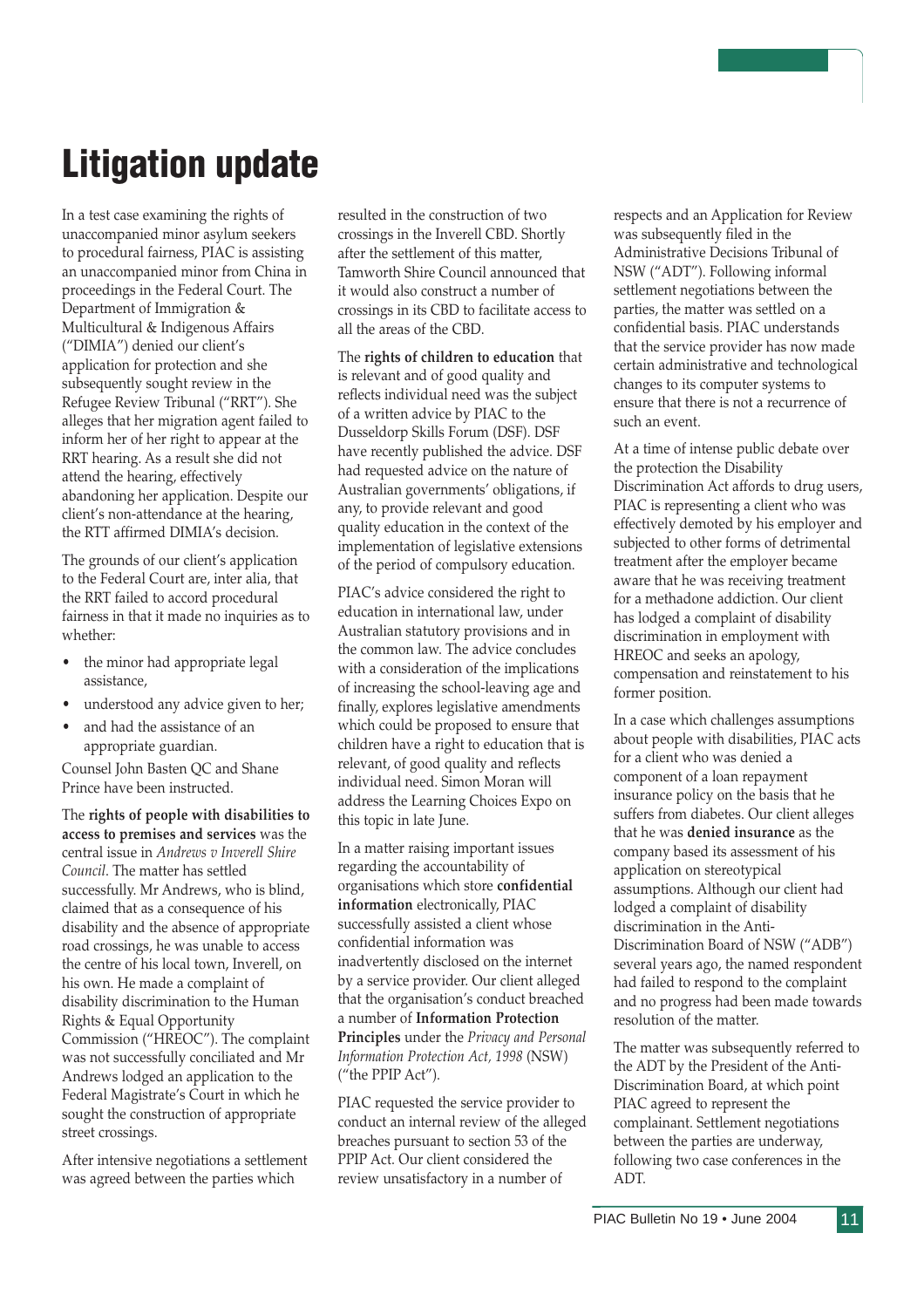# Policy Report

### Dr Patricia Ranald, Principal Policy Officer

### Protecting Human **Rights**

The education kit which comprises the first stage of PIAC's Protecting Human Rights project, funded by the Myer Foundation, was released in June 2004. The kit begins with an introduction to international human rights conventions, notes that Australia is one of very few industrialised countries with no Charter or Bill of Rights and discusses different options for better protection of human rights.

The kit contains fourteen fact sheets each with case studies showing the lack of human rights protection in specific areas. Examples range from civil and political rights, race, religious, age and sexuality discrimination, to the rights of women, workers, people with disability, Indigenous people, refugees and asylum seekers. The fact sheets, developed by Annie Pettitt and Pat Ranald in consultation with a wide range of community organisations, also cover rights to health, education, social security, housing and environmental protection.

The kit, launched in June by Professor Hilary Charlesworth, is available on the PIAC website. Stage Two of the project will use the kit to train 60 trainers from community organisations across Australia who will conduct training in their own communities. Stage Three will focus on policy development and advocacy work with political parties. Funding is still being sought for the second and third stages of the project.

### Fair Trade and Human Rights

"Ten devils in the detail of the US Free Trade Agreement", published by AFTINET, was launched at a public meeting in April. The publication, written by Pat Ranald and Louise

Southalan, attracted wide media and community interest, with 40,000 copies distributed in three weeks.

The publication summarises the text of the agreement and assesses its impacts on public policy in a range of areas including access to affordable medicines, regulation of essential services like water, Australian content rules for new media, quarantine and food labelling (See front page article).

Pat Ranald presented a submission to the Joint Standing Committee on Treaties Inquiry into the USFTA on April 19 elaborating on these issues. For copies of the publication and submission, and more information about the Inquiries see www.aftinet.org.au

UN Optional Protocol on Economic, Social and Cultural Rights

PIAC and other community organisations wrote to the UN Commission on Human Rights, expressing support for an Optional Protocol to the International Covenant on Economic, Social and Cultural Rights. Such a protocol would enable people in Australia to make complaints to the UN about breaches of these rights once domestic legal remedies had been exhausted.

While the Australian Government has not supported continued work on the adoption of the Protocol, other countries have indicated support and a working party of the UN Human Rights Commission will continue to progress this initiative.

### Anti-terrorism Bill 2004

In March the Anti-Terrorism Bill 2004 proposed by the Federal Government was referred to the Senate Legal and Constitutional Committee. PIAC made a submission to the Committee about several of the amendments proposed.

PIAC argued in its submission to the Committee that the Bill's proposed amendment of the Crimes Act 1914 (Cth) breached fundamental civil liberties. The Bill proposes to extend the permitted interrogation period to a maximum of 20 hours. Currently, the Crimes Act allows for the detention of a suspect for up to 4 hours (2 hours for people under 18 years and Indigenous people), with the option to extend this by a maximum of 8 hours in the case of serious offences. The amendment would mean that people could be detained without charge for up to 24 hours or 22 hours for people under 18 and Indigenous people.

Moreover, the amendments would allow investigators to suspend or delay the investigation period in order to make international inquiries in different time zones. PIAC's submission argued that extensions to this "dead time" could mean there is no limit on the time that a person can be detained without charge.

PIAC also objected to the proposed definition of a 'foreign indictable offence', which specifically includes offences tried by a military commission of the United States of America. If passed this definition would give recognition in Australian law to offences that are the creation of the executive arm of the United States Government. This would breach a basic cornerstone of democracy and the Australian political and legal system, the separation of powers.

PIAC's submission can be found on our website www.piac.asn.au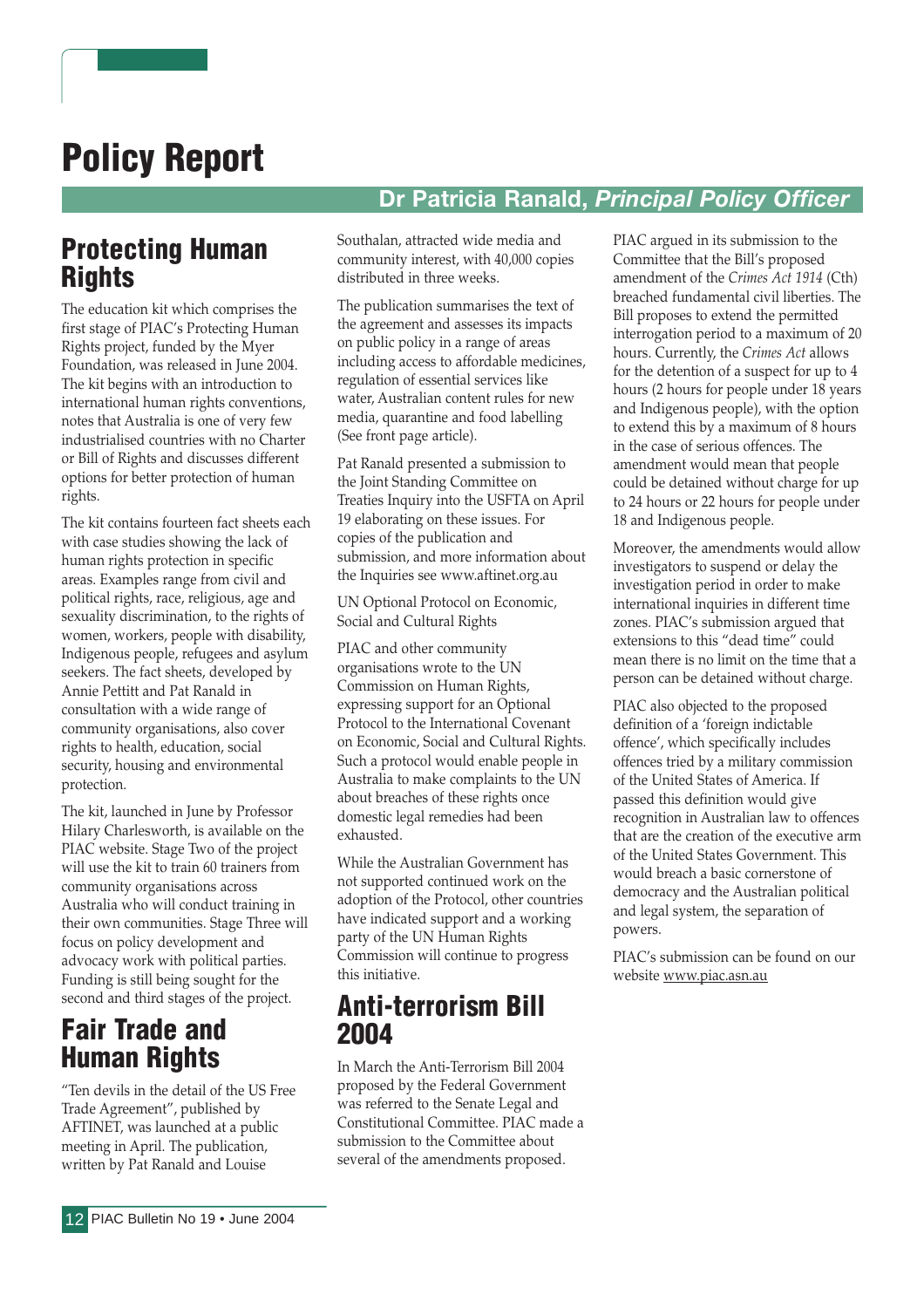# Training News

#### Carolyn Grenville, Training Co-ordinator

### Practising in the public interest – sending students out to "save the world"

For four years PIAC and PILCH have been partnering with universities to run Practising in the Public Interest (PIPI) courses. The week-long PIPI course aims to give students a taste of practising law in the public interest, whether in a private law firm with a pro bono program, or in public agencies such as the Legal Aid Commission, Aboriginal Legal Service or Human Rights and Equal Opportunity Commission.

The course often has a dramatic impact on students who come away inspired to seek out jobs with public interest and pro bono opportunities. Some students are delightfully surprised by the pro bono programs that are quietly run by many private law firms. Other students are excited and confronted by the demanding work that the public agencies undertake.

During the university vacation in February PIAC ran a summer school for final year law students from the Universities of Sydney and Wollongong. 12 students attended three days training, together with two days of placement in law firms and organisations that undertake pro bono and public interest work. The training days were generously hosted by Freehills, a PILCH member firm.

PIPI certainly hit the mark for one Sydney University student, Katie Walsh, who wrote to us after this year's summer school. She said:

"Just a quick note to thank you for the brilliant PIPI course which I had the good fortune to attend in February. It

was great to get an insight into all the facets of advocacy, and truly inspiring that there are organisations out there like PIAC who are fighting for change, for the benefit of all….My scepticism and disillusionment have been tempered; my motivation reinstalled. The placement at the Aboriginal Legal Service was also fantastic, a thought provoking learning experience."

The PIPI winter school will be held 19- 23 July in partnership with Macquarie University and the University of Western Sydney.

### Training wheels

PIAC Training Coordinator Carolyn Grenville has her bags permanently packed at the moment as she takes PIAC's training on the road. Demand for advocacy training is high in regional and rural NSW, and around Australia.

2004 sees PIAC training transported to:

- Orange and Tamworth to train health consumer advocates with the Cancer Council of NSW
- the Hunter region, Byron Bay and Coffs Harbour to train Emergency Relief Workers for the NSW Council of Social Service
- Far West NSW (Walgett, Bourke, Broken Hill and Dareton) to train community and consumer advocates through the Far West Area Health Service.

In 2003 PIAC training was delivered to organisations and groups in Melbourne, Brisbane, Townsville, Wagga, Canberra, Newcastle, the Illawarra, Geraldton, and Byron Bay.

### Advocacy training at the beach

Last December PIAC Principal Solicitor Simon Moran was a guest presenter at the Southern Cross University Public Interest Advocacy Summer School at Byron Bay. The course was a great success, bringing together academics, visiting advocates and North Coast activists with loads of experience in running local "green" campaigns. The university organisers are intending to run it again in December this year. If you want to know more about the course, contact Carolyn Grenville at PIAC (see details below).

### Au revoir Sarah – welcome Katharine

If you have attended PIAC training you will probably have been assisted by administrator Sarah Mitchell who is taking maternity leave from May to have her first baby. Our thanks and best wishes go with Sarah on her new adventure. We are delighted to welcome Katharine Slattery to fill in for Sarah over the next year.

### 2004 advocacy training program

PIAC is a Registered Training Organisation as assessed by the NSW Vocational Education and Training Board. We deliver public training programs to assist individuals and communities to be effective advocates, whatever your issue or cause. We can also customise our training and bring it to your group or organisation.

For more information or to join our mailing list please contact Carolyn Grenville or Katharine Slattery on 02 9299 7833 or piac@piac.asn.au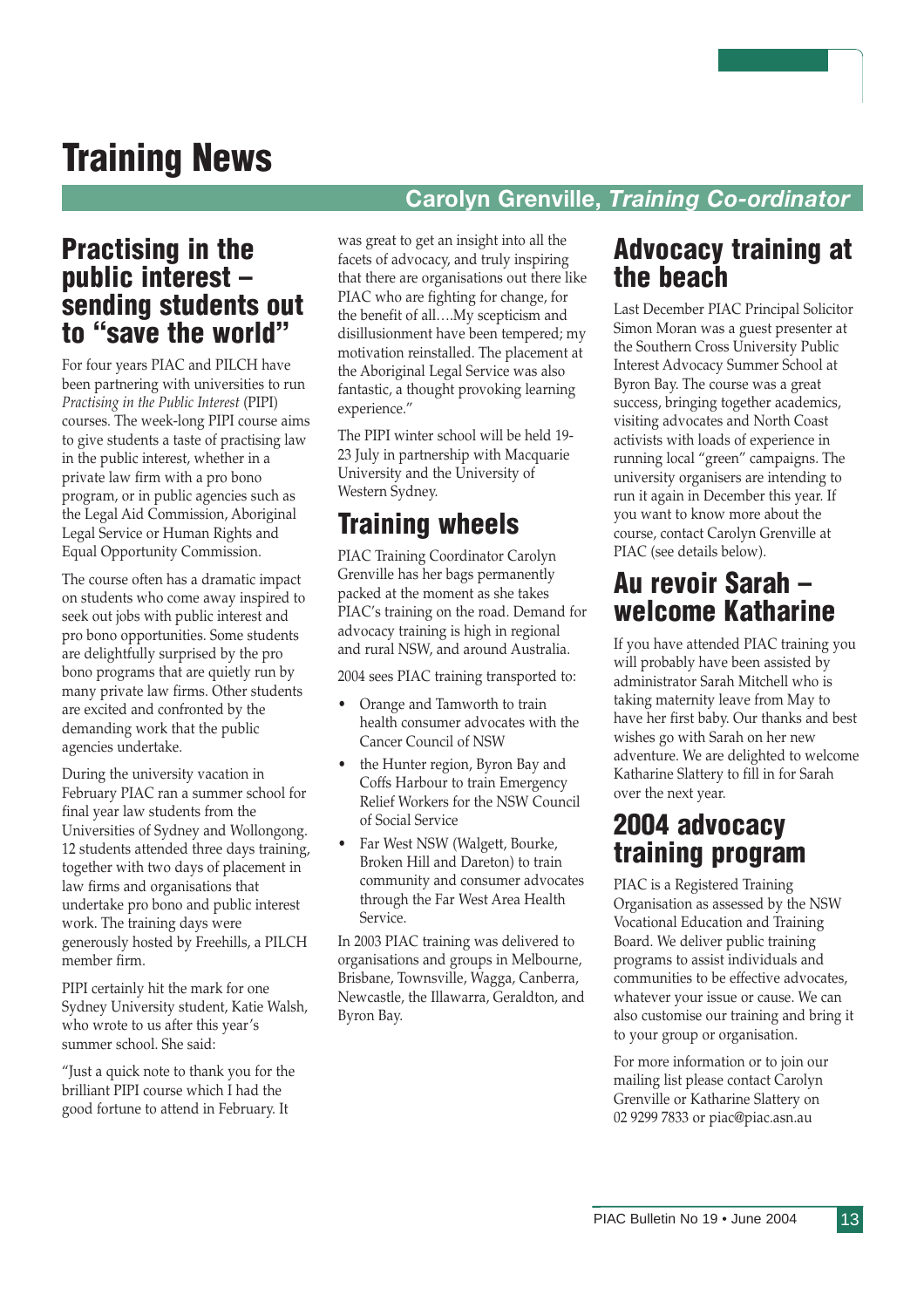# UCAP Report

### Jim Wellsmore, Senior Policy Officer, UCAP

### Doubts over energy regulation

PIAC continues to be disappointed with the outcomes for residential consumers of recent reforms in the energy industries. Households continue to face pressure for significant price increases despite a series of costly and complex reforms which had been promised to deliver economic benefits and lower prices.

The important question is whether the regulatory approach adopted for these industries continues to be appropriate. The standard approach to measuring earnings and setting prices for providers of energy and water is 'incentive regulation'. Both the Independent Pricing and Regulatory Tribunal (IPART) in NSW and the ACCC nationally use this model. Incentive regulation is supposed to create cost efficiencies within the businesses and pass some of these to customers in the form of lower prices.

Yet, in recent months PIAC has observed that the utility businesses increasingly are being rewarded, through higher prices, for manipulating their costs. In both the transmission and distribution areas of the electricity industry the businesses are learning that they can exceed their forecast spending on new assets without attracting a penalty from the regulators. Since the total value of assets is a major factor in final prices the conservative stance of the regulators to this capital spending means that large price hikes for customers are becoming almost automatic.

In energy retailing the news for NSW consumers appears to be slightly better. Retail is the smallest segment of these industries, covering less than 10% of a total household energy bill. Nonetheless, the NSW Government has made an important decision in choosing to retain a system of price caps on retail charges.

While retail is seen as an obvious area for competition between providers, the majority of households will remain in a monopoly arrangement with their existing supplier. Here choice is exercised not by consumers but by the retailers. In many cases they refuse to accept people as customers on competitive supply contracts. This situation is observed in even more mature energy markets such as in Britain. The potential for price exploitation of 'undesirable' customers, especially those on low-incomes or with small consumption, will be a permanent problem.

There are crucial differences between retail and the other segments of the energy industries. Distribution and transmission are natural monopoly industries and not open to competition. Yet, without price protection such as that implemented in NSW, household consumers in other states have seen their electricity prices rising steadily since the introduction of competition.

While sceptical about the claims made for competition reform in utilities, PIAC believes there is clear evidence emerging of the need for a strengthened regulatory regime in these industries.

### Households and water

The demand for water in the Sydney metropolitan area continues to be a major focus for UCAP. This is a difficult public interest issue because of the need to balance the obvious need of the community for an affordable and reliable water supply with the longer term concerns about the capacity of the environment to continue to meet the needs of our population.

Currently Sydney as a whole is using more water than what is 'safely sustainable' for the environment. This represents an intergenerational issue -

failure to deal with the problem now will force a more drastic response in the future. The NSW Government, IPART, Sydney Water and community groups have been debating what might be the appropriate mix of price and other measures for resolving this question.

PIAC has been at pains to argue the damaging social iniquity of relying on price to meet water conservation targets. Instead, we have been promoting consideration of 'water efficiency' retrofitting schemes directed at residential water users. This has been based largely on the success of our pilot REFIT scheme for energy efficiency undertaken in the Hunter region in 2002. While modest price increases would be needed to fund such a scheme for water, the program could readily be targetted at low-income people in the first instance, thus offsetting the impact of higher prices.

PIAC also has pointed to the need for Sydney Water to make a greater effort in reducing water use. This includes devoting more resources to reducing 'system losses' through leaking mains pipes as well as consumer education. Unfortunately, recently announced budget cuts affecting Sydney Water will threaten even their existing programs on water conservation.

# UCAP Staff

Elissa Freeman has joined PIAC in the role of UCAP Policy Officer. A welcome addition to our small team, Elissa brings experience with disadvantaged clients at the Legal Aid Commission and community consultation from her time with the Roads and Traffic Authority in the area of regulatory affairs. Formal training in economics will also ensure that Elissa adds a valuable contribution to our utilities work.